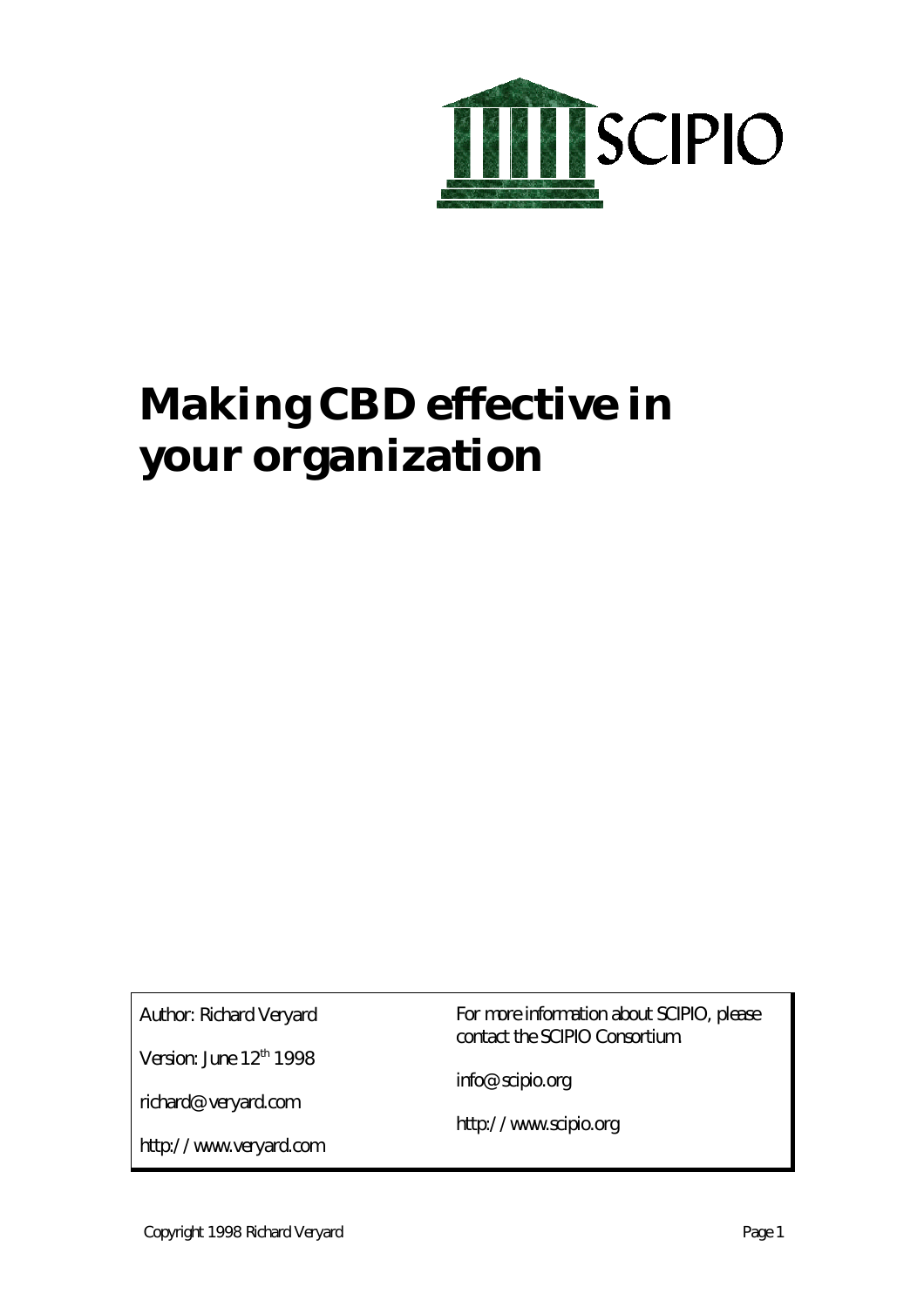# Preface

# Purpose of document

This document provides a framework for implementing Component Based Development into an organization, based on the SCIPIO method.

### Questions and exercises

This material has been developed for training purposes. The reader is invited to engage actively with the material. To this end, questions and exercises are interspersed with the text.

 ${\bf Q}$  Do you want to enrich your understanding of the SCIPIO method by answering the questions as you along?

 ${\bf Q}\quad$  Do you want to test your understanding of the SCIPIO method by answering all the questions after you've read the whole document?

### Acknowledgements

The approach to implementation planning for tools and methods is based on many years' work with colleagues at James Martin Associates and Texas Instruments Software. Especial thanks are due to Mike Mills for inspiring leadership.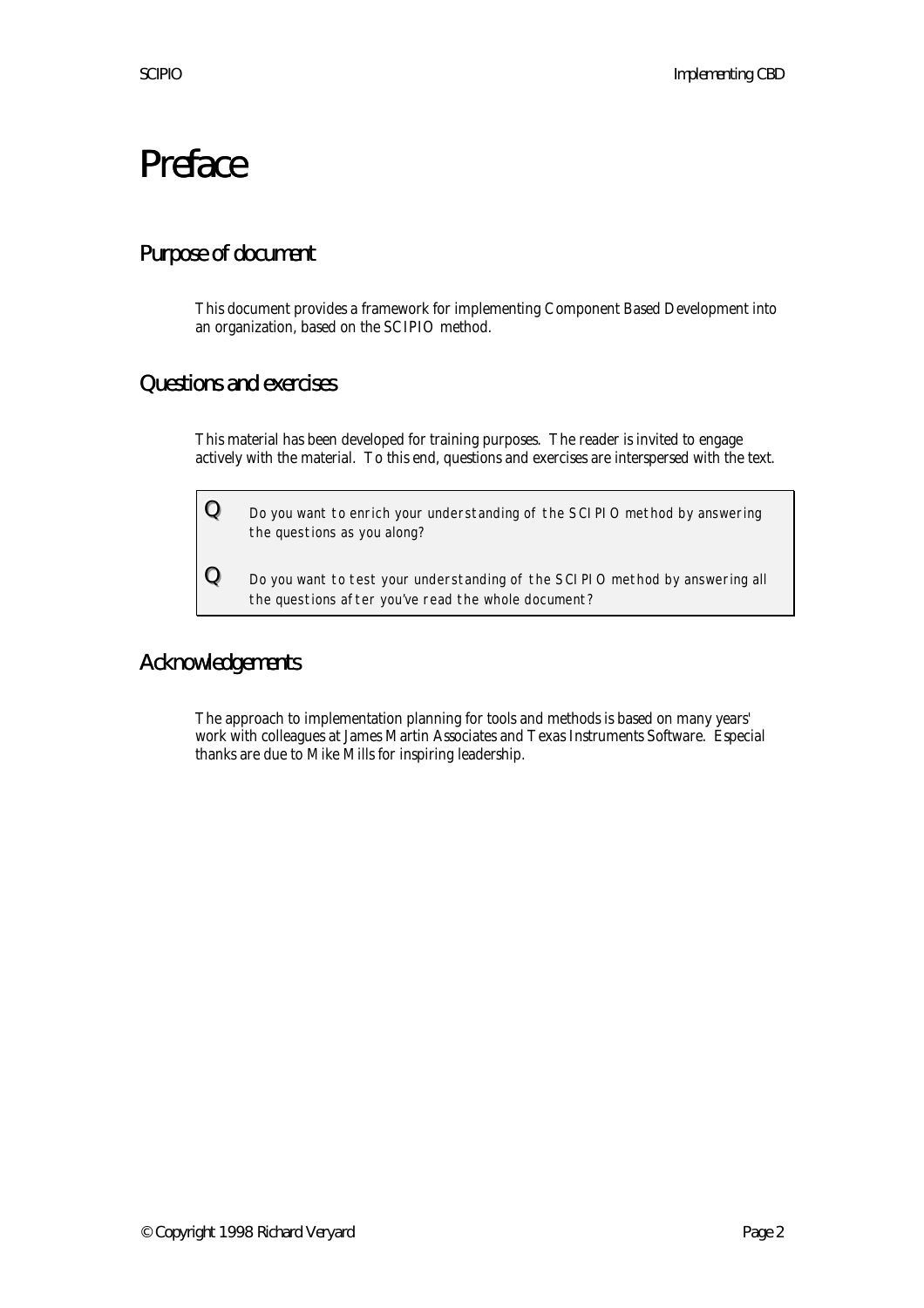# Impact of CBD

The impact of CBD on an organization can be defined in terms of the SEI Capability Maturity Model for Software and/or the ISO SPICE model. This section includes a checklist for each model.

These checklists assume that you already have something in place in a given area, and indicate the extent to which what you have will need altering to accommodate the demands of CBD. If you lack capability in a given area, then this may need addressing separately, but this is not discussed here as part of the implementation of CBD.

# SEI Capability Maturity Model for Software

| $\overline{2}$ | Requirements<br>Management               | <b>Major</b> impact |
|----------------|------------------------------------------|---------------------|
|                | <b>Project Planning</b>                  | <b>Major</b> impact |
|                | Project Tracking and<br>Oversight        | <b>Major</b> impact |
|                | Configuration<br>Management              | <b>Major</b> impact |
|                | Subcontract<br>Management                | Minor impact        |
|                | <b>Software Quality</b><br>Assurance     | Minor impact        |
| 3              | <b>Integrated Software</b><br>Management | <b>Major</b> impact |
|                | <b>Software Product</b><br>Engineering   | <b>Major</b> impact |
|                | Inter-Group<br>Coordination              | <b>Major</b> impact |
|                | <b>Process Focus</b>                     | Minor impact        |
|                | <b>Process Definition</b>                | Minor impact        |

This model defines 18 key process areas, grouped into levels.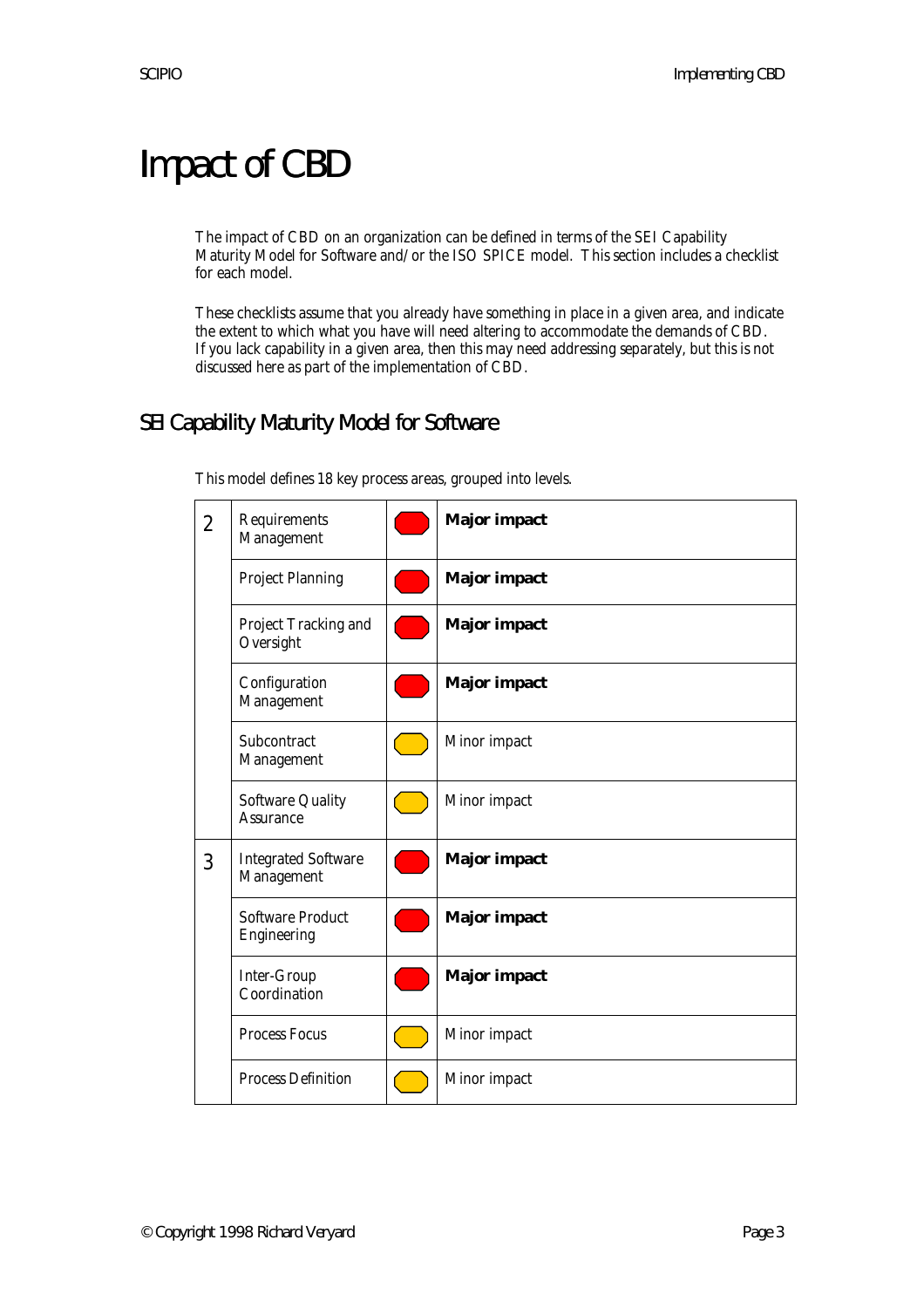| 3 | <b>Training Programme</b>                 | If you already have a good process for the<br>management of training, CBD can use this without<br>changing it. Obviously the content of the training<br>programme will change. |
|---|-------------------------------------------|--------------------------------------------------------------------------------------------------------------------------------------------------------------------------------|
|   | <b>Peer Reviews</b>                       | Not changed by CBD.                                                                                                                                                            |
| 4 | <b>Quantitative Process</b><br>Management | <b>Major</b> impact                                                                                                                                                            |
|   | <b>Software Quality</b><br>Management     | <b>Major</b> impact                                                                                                                                                            |
| 5 | <b>Technology Change</b><br>Management    | <b>Major</b> impact                                                                                                                                                            |
|   | Process Change<br>Management              | Not changed by CBD.                                                                                                                                                            |
|   | <b>Defect Prevention</b>                  | Not changed by CBD.                                                                                                                                                            |

# ISO SPICE

| Customer    | Acquire software product and/or<br>service    |  | <b>Major</b> impact |
|-------------|-----------------------------------------------|--|---------------------|
|             | Establish contract                            |  | <b>Major</b> impact |
|             | Identify customer needs                       |  | Not changed by CBD. |
|             | Perform joint audits and reviews              |  | Not changed by CBD. |
|             | Package, deliver, and install the<br>software |  | <b>Major</b> impact |
|             | Support operation of software                 |  | <b>Major</b> impact |
|             | Provide customer service                      |  | Not changed by CBD. |
|             | Assess customer satisfaction                  |  | Not changed by CBD. |
| Engineering | Develop system requirements and<br>design     |  | <b>Major</b> impact |
|             | Develop software requirements                 |  | <b>Major</b> impact |
|             | Develop software design                       |  | <b>Major impact</b> |
|             | Implement software design                     |  | <b>Major</b> impact |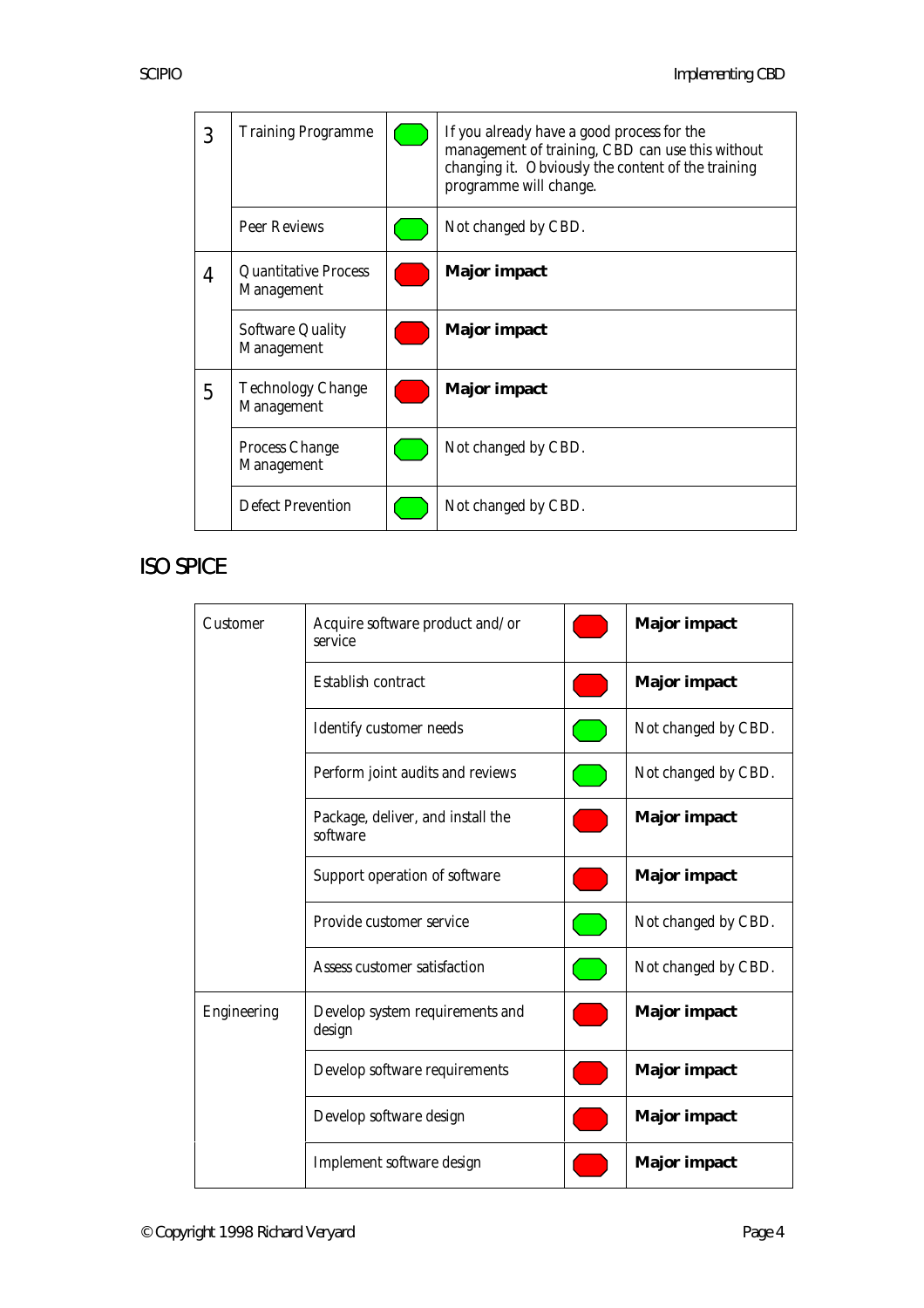| Engineering<br>(cont) | Integrate and test software                 | <b>Major</b> impact |
|-----------------------|---------------------------------------------|---------------------|
|                       | Integrate and test system                   | <b>Major</b> impact |
|                       | Maintain system and software                | <b>Major</b> impact |
| Project               | Plan project life cycle                     | <b>Major</b> impact |
|                       | Establish project plan                      | <b>Major</b> impact |
|                       | Build project teams                         | Not changed by CBD. |
|                       | Manage requirements                         | <b>Major</b> impact |
|                       | Manage quality                              | Minor impact        |
|                       | Manage risks                                | Not changed by CBD. |
|                       | Manage resources and schedule               | Not changed by CBD. |
|                       | Manage subcontractors                       | Minor impact        |
| Support               | Develop documentation                       | Minor impact        |
|                       | Perform configuration management            | <b>Major</b> impact |
|                       | Perform quality assurance                   | Minor impact        |
|                       | Perform problem resolution                  | Not changed by CBD. |
|                       | Perform peer reviews                        | Not changed by CBD. |
| Organization          | <b>Engineer the Business</b>                | Not changed by CBD. |
|                       | Define the Process                          | Not changed by CBD. |
|                       | <b>Improve the Process</b>                  | Not changed by CBD. |
|                       | <b>Perform Training</b>                     | Not changed by CBD. |
|                       | <b>Enable Reuse</b>                         | <b>Major</b> impact |
|                       | Provide Software Engineering<br>Environment | Minor impact        |
|                       | <b>Provide Work Facilities</b>              | Not changed by CBD. |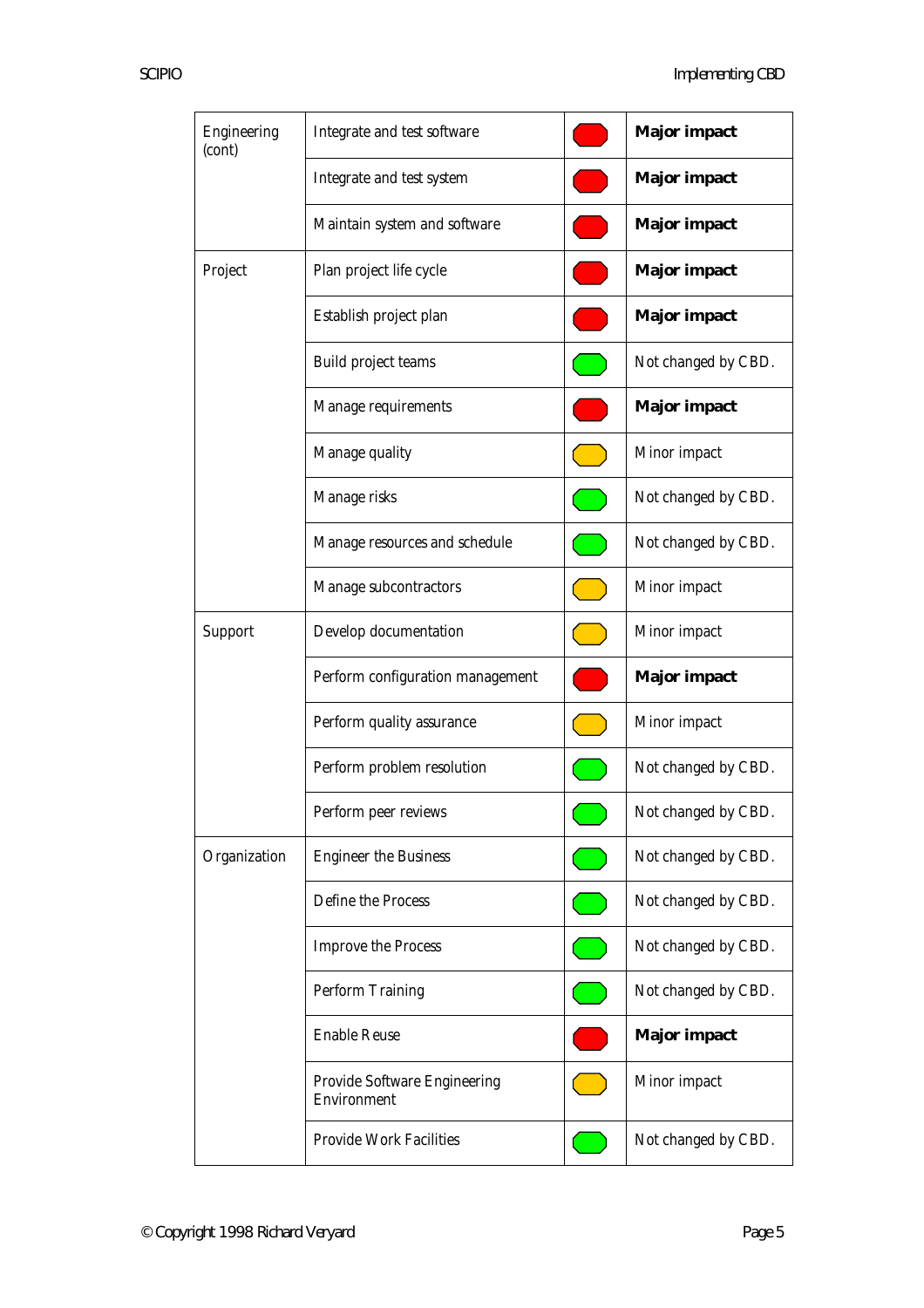# Change Management Approach

The implementation of CBD is regarded as a major organizational change programme, involving many different aspects of the IT function, and demands management as such.

#### Phases

In a perfect world, everything would be in place before you started doing CBD. But this approach leads to endless delay. If you want to do CBD at all, you have to get started with the minimum essentials, and improve later. Of course this means that you may not get all the benefits of CBD from Day 1, but at least you have a chance to get some benefits, and start evolving the capability.

Phase 0: Preliminary Assessment

The purpose of the preliminary assessment is to confirm the planning priorities. This document suggests typical priorities and indicates which areas may need to be addressed first, but these priorities need to be confirmed for your organization.

In some cases, it may be decided to bundle other general software process improvements in with the implementation of CBD. There may be a serious problem in an area that is only indirectly affected by CBD, but the implementation of CBD provides an opportunity to fix other problems as well. This may be tactically appropriate in a given situation, but it complicates the plan, and will make it more difficult later to evaluate the costs and benefits of implementing CBD.

Phase 1: Getting Started

In phase 1, the emphasis is to get something started. This usually includes one or more pilot projects to demonstrate how CBD works in your organization. Within most organizations, there are some people who are keen to develop new ideas and skills, and are willing to accept the uncertainties and challenges of new tools and methods. They are known as 'early adopters'. It is from among them that the pilot teams are selected.

In phase 1, we focus on the Major Impact process areas. An initial set of processes will be formulated for use by the pilot teams. These will be in draft form, with limited automated support.

During Phase 1, the benefits of CBD will be small.

Phase 1 typically takes about 3-6 months.

#### Phase 2: Getting Ahead

In phase 2, the emphasis is on extending CBD from the early adopters to other parts of the organization. The successes of the pilot need to be captured and disseminated, so that other developers and project managers feel confident that they can achieve similar (or even better) results.

In phase 2, we should be able to formalize the Major Impact process areas, based on the experience of the pilot. At this stage, it becomes appropriate to consider automation of these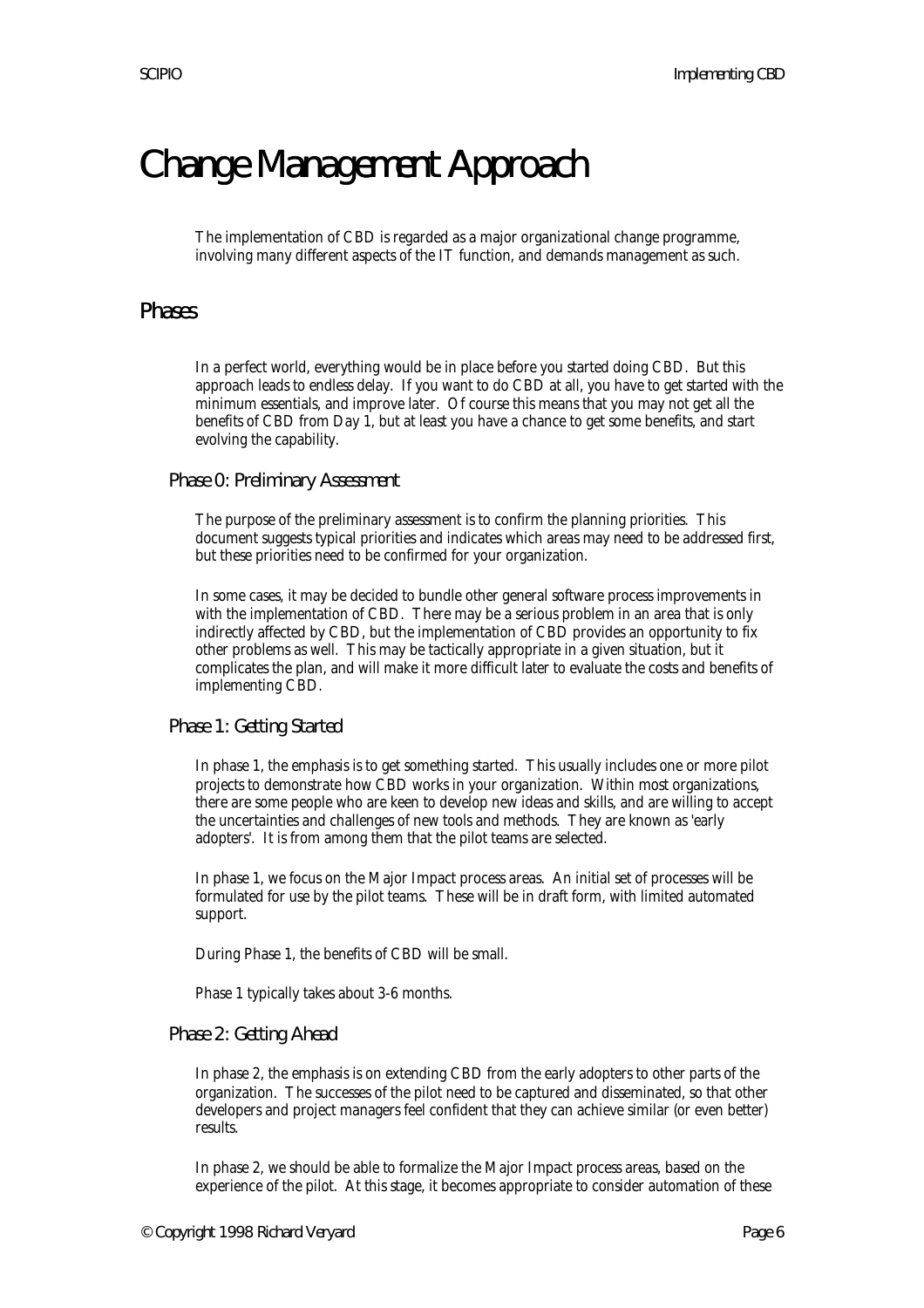processes, using desktop tools. Meanwhile, we can start to address some of the Minor Impact process areas.

During Phase 2, the benefits of CBD should increase. The organization should start to receive a positive return on its investment in CBD. However, some of the longer-term or strategic benefits of CBD may take longer to realise.

Phase 2 typically takes 1-2 years. In a large organization, it can take considerably longer.

Phase 3: Getting on Top

By phase 3, the use of CBD should be well established across the organization. All of the Major Impact and Minor Impact areas have been addressed. More importantly, the full benefits of CBD are now available to the organization.

#### **Streams**

| <b>Management Stream</b>        | <b>Coordination.</b> How much to use CBD. Investment<br>appraisal. Process improvement. Reporting and<br>communication.                                                    |
|---------------------------------|----------------------------------------------------------------------------------------------------------------------------------------------------------------------------|
| <b>Policy Stream</b>            | <b>Strategy and Architecture.</b> When to use CBD. What to use<br>CBD for. How CBD fits into the overall IT strategy for the<br>organization.                              |
| <b>Capability Stream</b>        | Knowledge, Skills and Attitudes of Individual and<br><b>Teams.</b> Who to use CBD. Team structures, job descriptions,<br>training plans, skills, career paths, motivation. |
| <b>Infrastructure</b><br>Stream | Tools and Support. Where to use CBD.                                                                                                                                       |
| <b>Project Stream</b>           | Processes and Products. How to use CBD.                                                                                                                                    |

The project will be managed as five parallel streams of activity:



The coordination of the plan, and the monitoring of progress against the plan, entails a project management resource.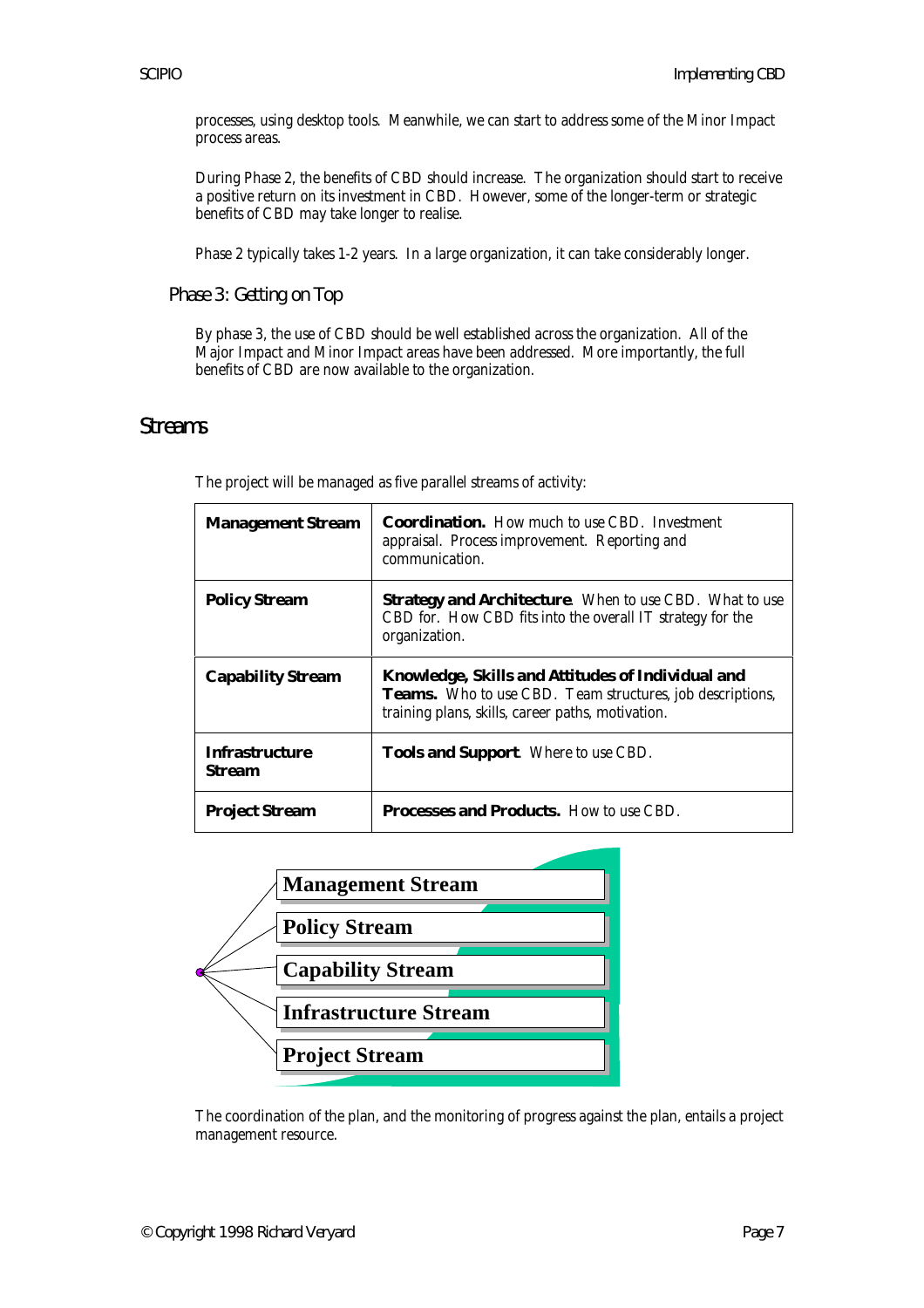# 1 Management Stream

This stream includes overall responsibility for the coordination of the other four streams.

Our focus in this stream is a cost model for the use of CBD within the target organization. The purpose of this model is to support investment and procurement decisions (including periodic reevaluation and confirmation of the use of CBD, as well as specific supporting tools and methods), and to support negotiations with product and service vendors.

One short-term objective in this stream is to develop, use and disseminate an initial cost model. Much of this work may already have been done - we need to pull things together that already exist.

In the medium term, we shall need to collect data and revise the model. Then we will be in a position to embed the cost model into a formal investment appraisal procedure.

# 1.1 Total Cost of Ownership

Establish a systematic basis for estimating the total cost to the target organization of acquiring CBD capability, methods and tools, and of making effective use of it. Should include: software licences, platform costs, external training and consultancy services (both vendor and third party), internal staff costs (including skills acquisition, project costs, support costs and management). Should allow fair comparison of CBD with alternative development approaches and environments.

#### 1.2 Investment Decisions

Establish a systematic basis for cost-justifying and evaluating extensions, improvements or upgrades to CBD usage and practice within the target organization.

#### 1.3 Communication and Management Reporting

Establish a regular mechanism for updating interested parties on the costs, risks and benefits experienced by the target organization from using CBD. May include non-financial as well as financial measures - for example, delivery times, user satisfaction surveys, quotes from satisfied users, or individual success stories. Should be seen as objective and informative, rather than boasting.

Interested parties include: business users, IT management and software developers users themselves. It may be appropriate to target each audience separately.

 ${\bf Q}$  Which of the SEI CMM key process areas does this stream cover?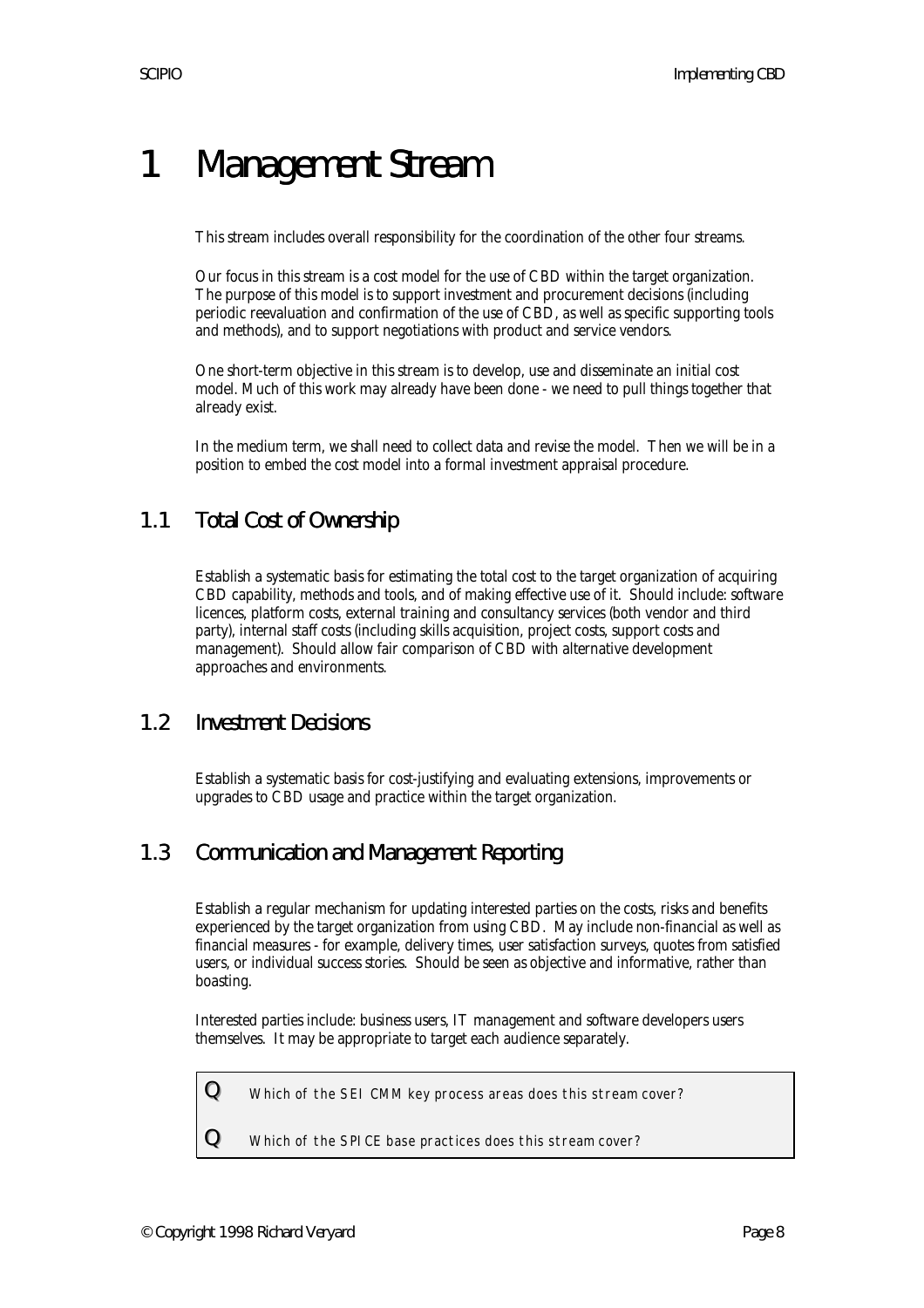# 2 Policy Stream

The short-term objective is to formulate policies that pull together the essence of what is required, and to analyse the potential impact of these policies on the rest of the organization (as well as other associated organizations).

The longer-term objective is to establish a consistent set of policies across the organization. These policies would be formally managed within the policy management process.

# 2.1 Requirements Management Policy

Establish a core set of principles and good practices for requirements management, applicable to all Build and Buy projects. This should be initially applied to all CBD projects. (Note: the Key Process Area of the SEI Capability Maturity Model would be a good starting point.)

Some organizations have Service Level Agreements (SLAs) between User Departments and the IT department, and this often provides a good mechanism for driving out requirements.

# 2.2 Build-Buy Policy

Define the profile of a 'Good' CBD project - in other words, these are the characteristics that should lead to a decision to develop using CBD. Note that one of the strengths of CBD is the potential connectivity between multiple CBD projects and CBD-developed applications. This potential connectivity should be considered in the Build-Buy decision.

Review the overall architecture of the enterprise, to identify groups of requirements that would be well served by CBD.

Ideally, all new projects should undergo an investment appraisal, using the generic cost model. This should help make the department more professional.

### 2.3 Development Policy

Establish a policy for the use of Rapid Application Development across CBD projects. Identify the extent to which this approach has benefits for non-CBD developments. Negotiate a common base across all projects..

Establish a policy for the use of Component-Based Development across CBD projects. Identify the extent to which this approach has benefits for non-CBD developments. Negotiate a common base across all projects.

### 2.4 Data Management Policy

Establish a core set of principles and good practices for data management and reuse, applicable to all Build and Buy projects. This should be initially applied to all CBD projects.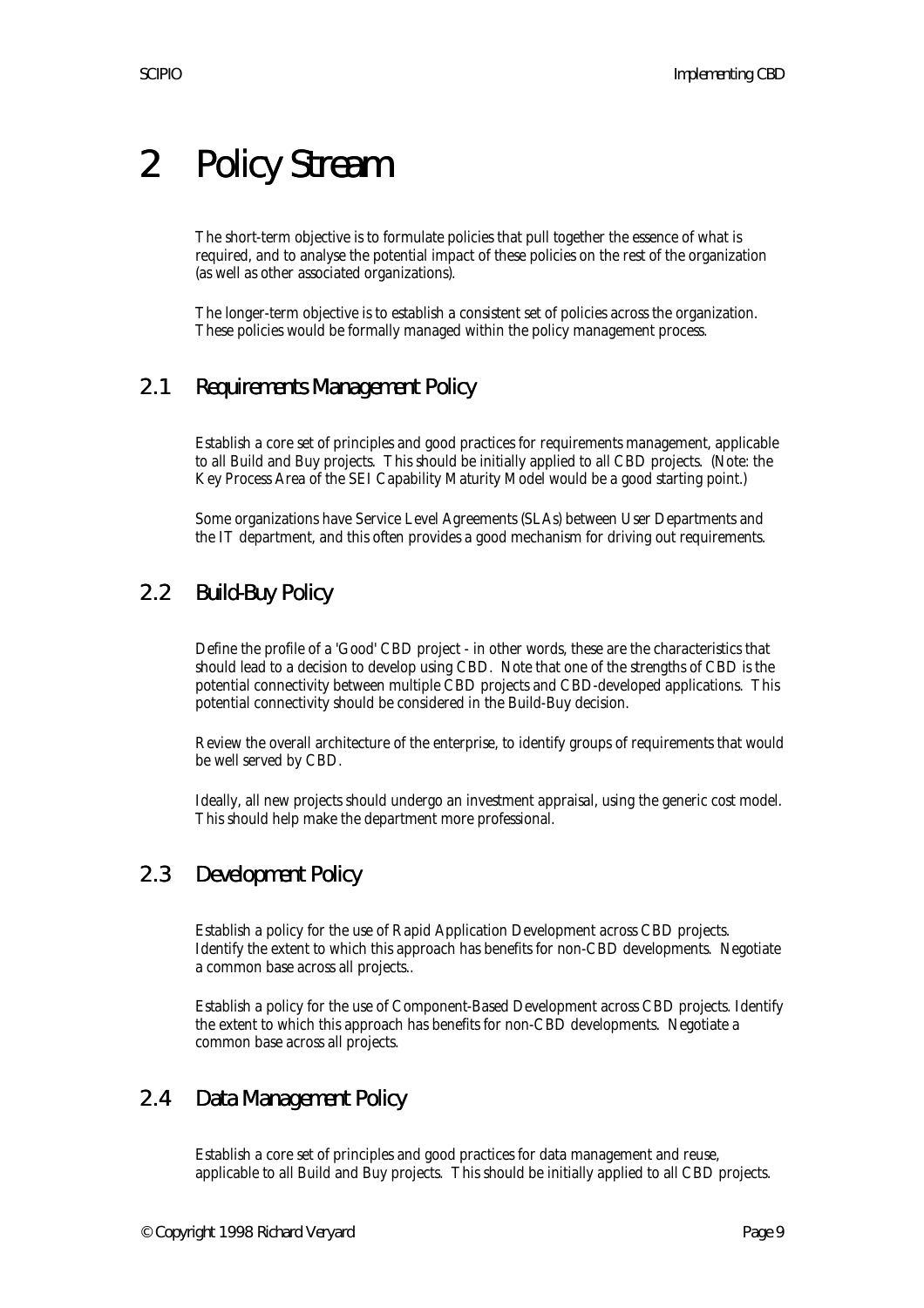# 2.5 People Management Policy

Establish a core set of principles and good practices for people management, to make best use and reuse of skills and experience.

# 2.6 Organizational Scope

A target organization may be interested in the use of CBD outside the target organization, especially by alliance partners and software houses. There is a need to negotiate the extent to which the target organization policies can be extended to these organizations.

 $Q$  Which of the SEI CMM key process areas does this stream cover?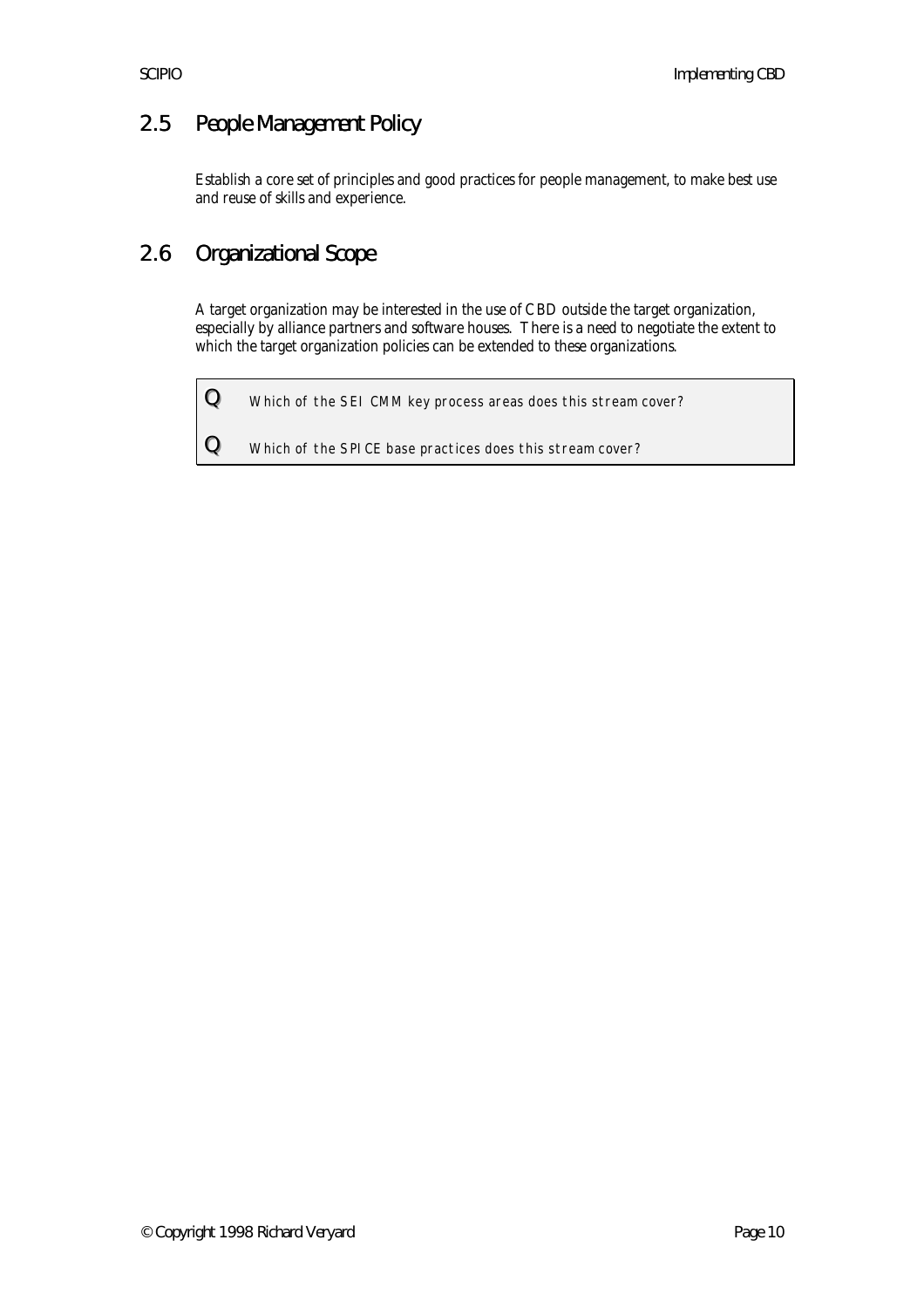# 3 Capability Stream

This stream covers the organization's capability to do CBD. This typically involves changes to the structure of the organization, as well as acquiring new skills for individuals and teams. It also involves changes to the way individuals and teams are managed and motivated.

Many IT organizations create a separate component group, known as a **software factory**, which takes responsibility for creating and maintaining components for use across the rest of the organization. The establishment or evolution of this group is included in this stream.

In terms of skills development, a short-term objective is to understand what are the desired characteristics and behaviours of a good CBD developer, and to embed this in HR practices. This will enable us to set meaningful objectives for people (timescale 3-6 months or less). This should then be extended to other CBD roles, including project management and support. The longer-term objective is to address other people management issues, using the People-CMM as a checklist.

# 3.1 Organization Structure

Define the desired future organization structure for CBD. This may include the establishment of a separate group of component producers, known as a **software factory**. Some organizations will wish to set up a software factory from the start. Others will wish to gain some experience with CBD before making large structural changes to the organization., and may prefer the transition to a software factory structure to be a gradual evolution.

Even if a formal separation is made between the software factory and the rest of the IT organization, much of the capabilities, processes and infrastructure will be shared.

# 3.2 Team Structure and Job Descriptions

Define the key roles within a CBD development project. Define the key roles for CBD support, including data management and repository management. Develop outline job descriptions that capture the main responsibilities of each role.

#### 3.3 Skills Profiles

Define the knowledge, skills and experience needed to fulfil each role.

### 3.4 Skills Acquisition Plan

Establish clear criteria for recruitment, selection and deployment of staff onto and between CBD projects. Define training plan.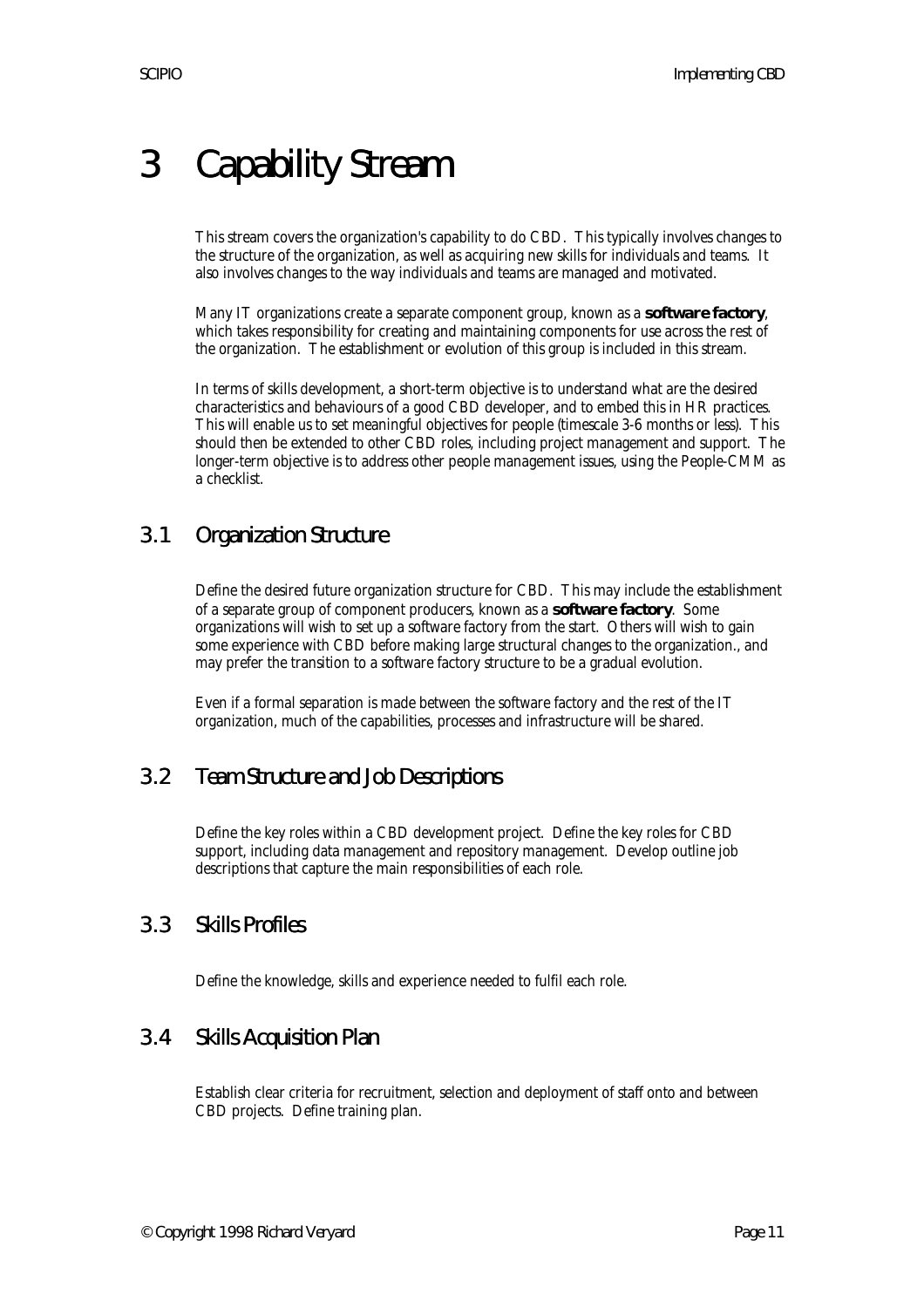### 3.5 Career Plans

Establish career development and promotion prospects for CBD staff that retain their CBD skills. In other words, we want to make sure that when people have achieved success with CBD, this leads to further opportunities to use their CBD experience.

This may include opportunities for component users to become component producers, and vice versa, if there is a match of abilities and aspirations.

#### 3.6 Performance Management and Compensation

Establish performance appraisal criteria that increase the probability that CBD staff (including project managers) will be rewarded (both financially and in terms of career enhancement) for acquiring and deploying relevant skills and for delivering high levels of productivity and quality.

#### 3.7 Team Spirit

Establish and maintain a sense of community among staff using CBD. (As the number of staff using CBD increases, informal and social mechanisms may need to be supplemented by specific management action.) Establish a sense of ownership among CBD users that stimulates continual process improvement.

### 3.8 Knowledge Sharing

Define mechanism for identifying and disseminating best practices within the CBD community.

 ${\bf Q}$  Which of the SEI CMM key process areas does this stream cover?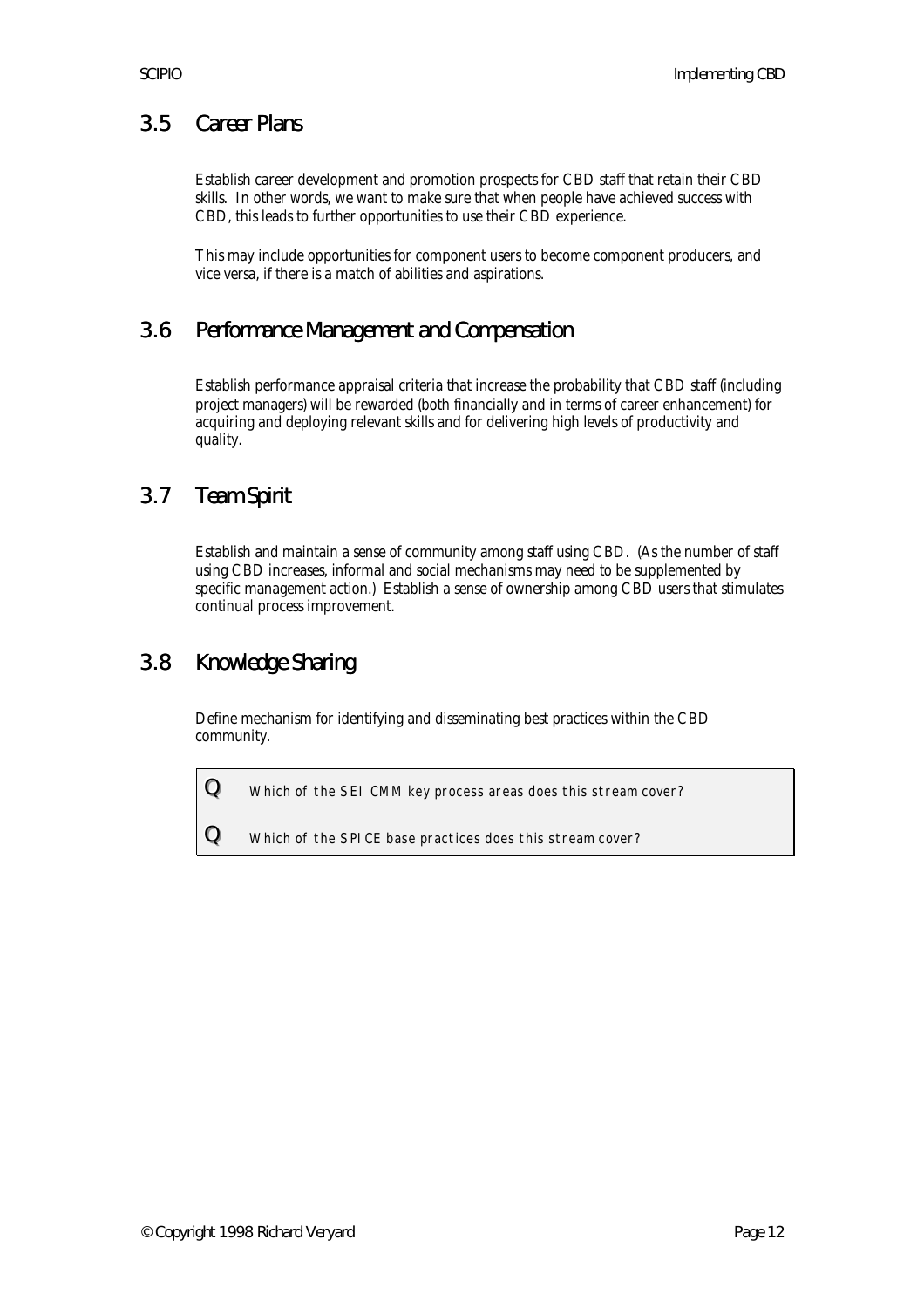# Infrastructure Stream

This stream covers the support processes.

Typically, while there is only one or two pilot projects, these processes may be managed informally within the pilot teams themselves. The short-term objective is to gather relevant information and experience. The longer-term objective is to define standard processes for CBD projects.

However, some attention needs to be given to processes that span CBD and non-CBD projects, especially Configuration Management.

#### 4.1 Quality Process

Establish a quality assurance process for CBD projects.

#### 4.2 Configuration Management Process

Establish a configuration management process for components. This should be based on ISO 10007.

#### 4.3 Data Management Process

Establish a process for sharing model and system elements between CBD models, projects and systems, using the component repository.

Establish a process for data sharing between CBD-developed systems and other systems. There will usually be a need to map data names across multiple packages and systems. Establish a process for system integration. Determine the extent to which the component repository supports this process.

#### 4.4 Metrics

Establish a set of project metrics, enabling productivity and quality to be measured, as well as the volatility of requirements. (Note that although requirements volatility causes CBD estimates to be increased, it often causes non-CBD estimates to be increased by a far higher amount.)

#### 4.5 Tool Requirements

Define the tool environment for CBD projects. This will typically include: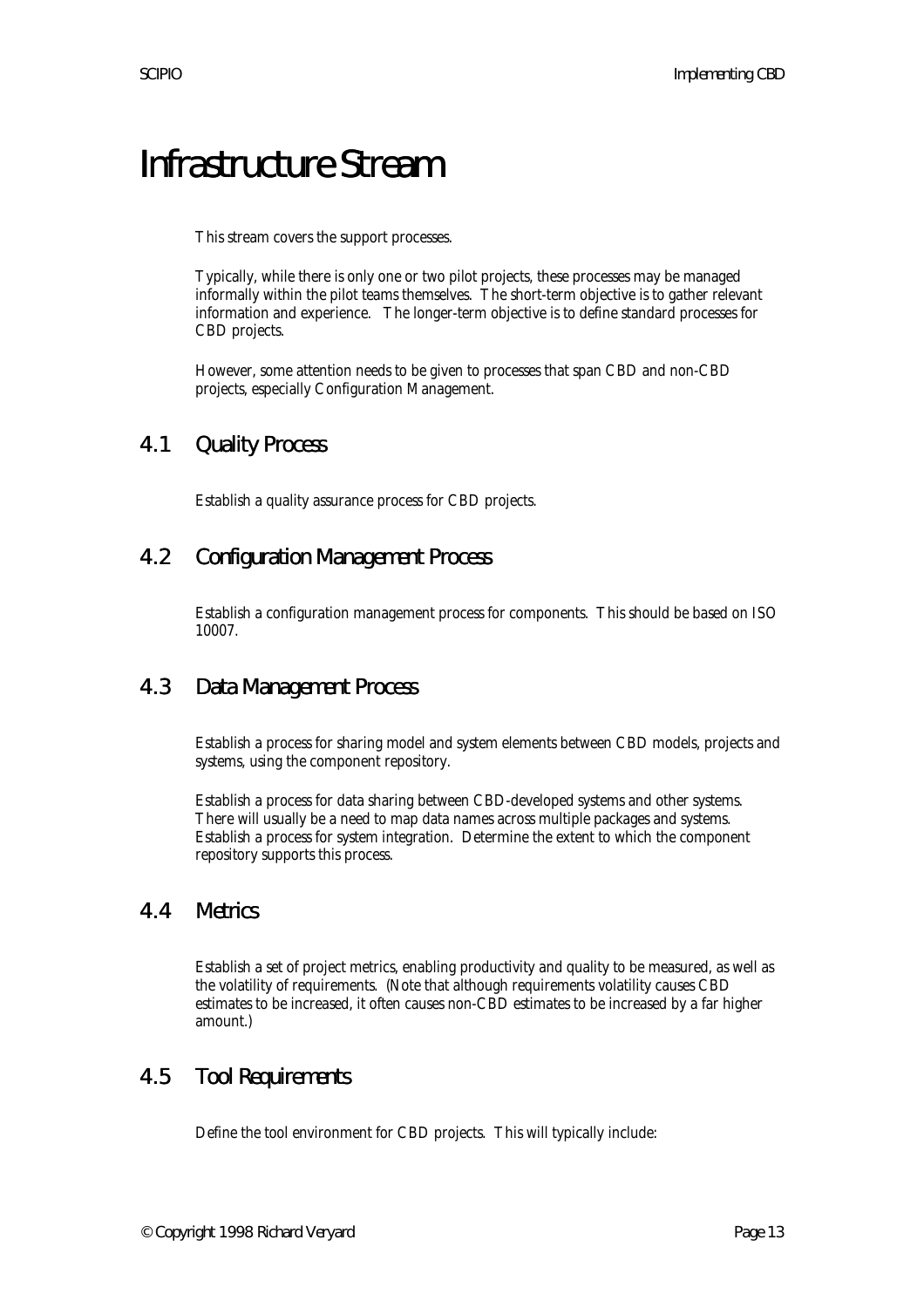- **A** requirements management tool, to store, analyse and retrieve user requirements, and to map these onto the systems and components that are intended to fulfil these requirements.
- **•** Process and object modelling tools.
- ß A component repository, to store and retrieve component specifications.
- ß A tool for the design and development of componentware against a defined specification.
- ß Assembly tools, for the design and development of applications from components (including wrapped legacy).
- ß Configuration management and component deployment tools.
- ß Run-time component management and messaging tools.

Initially, not all projects within the target organization will be using CBD fully. However, some or all of these may benefit from access to the CBD tool environment.

# 4.6 Support Organization

Define the support services needed by projects. Define appropriate service levels.

Establish a support organization capable of delivering these support services. Note that some of these services may be subcontracted to external suppliers. However, there is a need for some overall management and coordination of these services by the target organization.

 ${\bf Q}$  Which of the SEI CMM key process areas does this stream cover?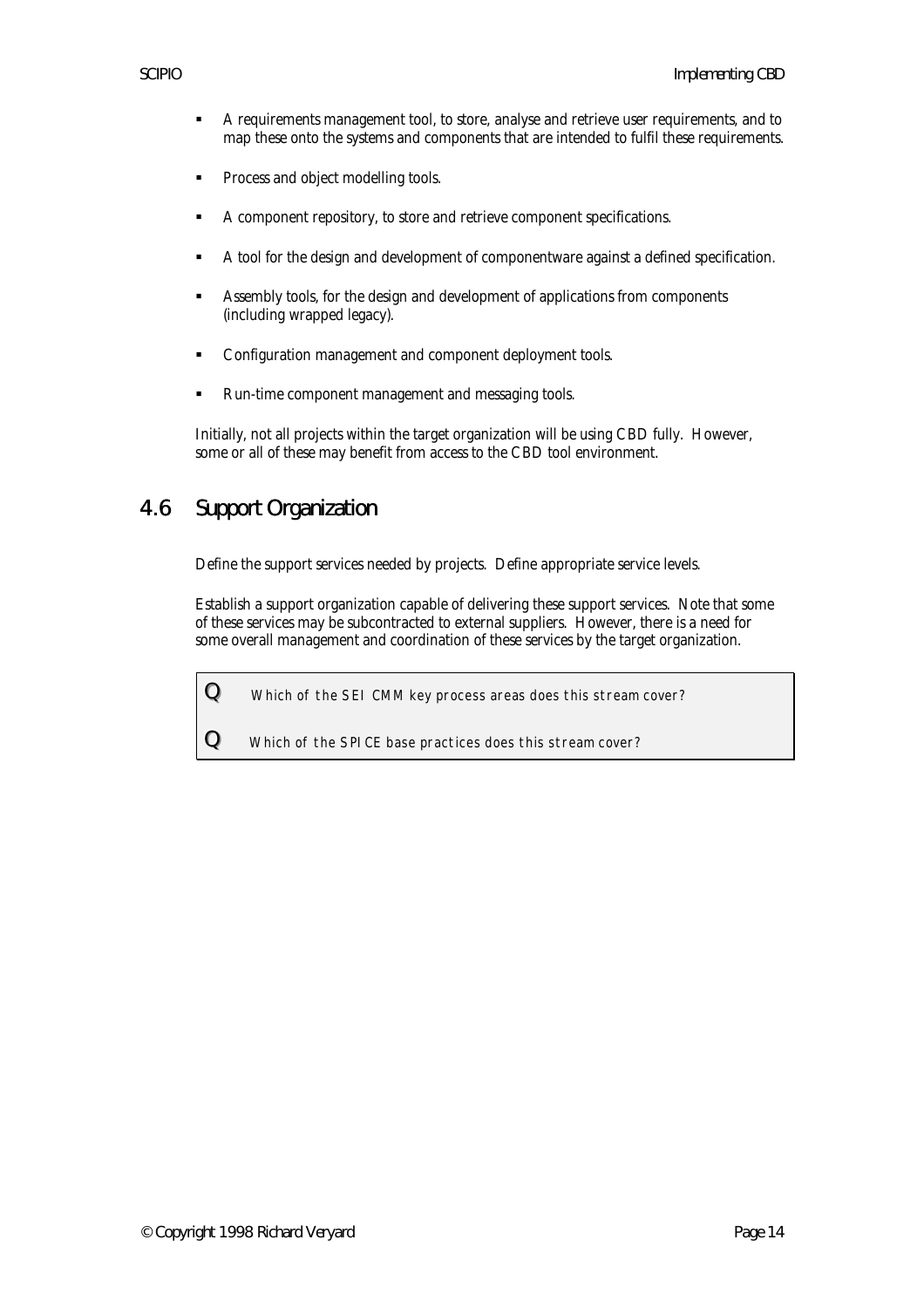# Project Stream

This stream covers the Life Cycle processes.

The short-term actions are around definition and implementation of key development processes, followed by continuous improvement.

#### 5.1 Requirements Process

Establish a process for managing the detailed requirements for CBD development projects. This includes indexing requirements, resolving conflicts and priorities, mapping user requirements onto specific software components and data stores, and testing that developed applications satisfy a given set of requirements. Ideally, this should be a process that would apply equally to non-CBD developments, including Buy projects.

#### 5.2 Software Procurement and Contracts

Establish a process for the procurement of software components and component-based services. Review the extent to which your standard contract covers the special requirements of component-based products and services. Define special terms and conditions, if appropriate.

#### 5.3 Testing Process

Establish a process for testing developed applications. Ideally, this should be a process that would apply equally to non-CBD developments, including Buy projects. All test work should be reusable. The system test environment should be separated from the deployment environment.

### 5.4 Deployment Process

Establish a process for putting CBD-developed applications into production. This process includes packaging, delivery and installation. The emphasis here should be on getting followthrough - rapid development leading to rapid business benefit. The success measure is for speed-to-market, both for the developed software and for collateral deliverables such as user documentation and training.

This process needs to be balanced against the configuration management process. The configuration management process sets strict controls to prevent the wrong release of the wrong products at the wrong time; while the deployment process concentrates on accelerating the right release of the right products at the right time.

 ${\bf Q}$  Which of the SEI CMM key process areas does this stream cover?